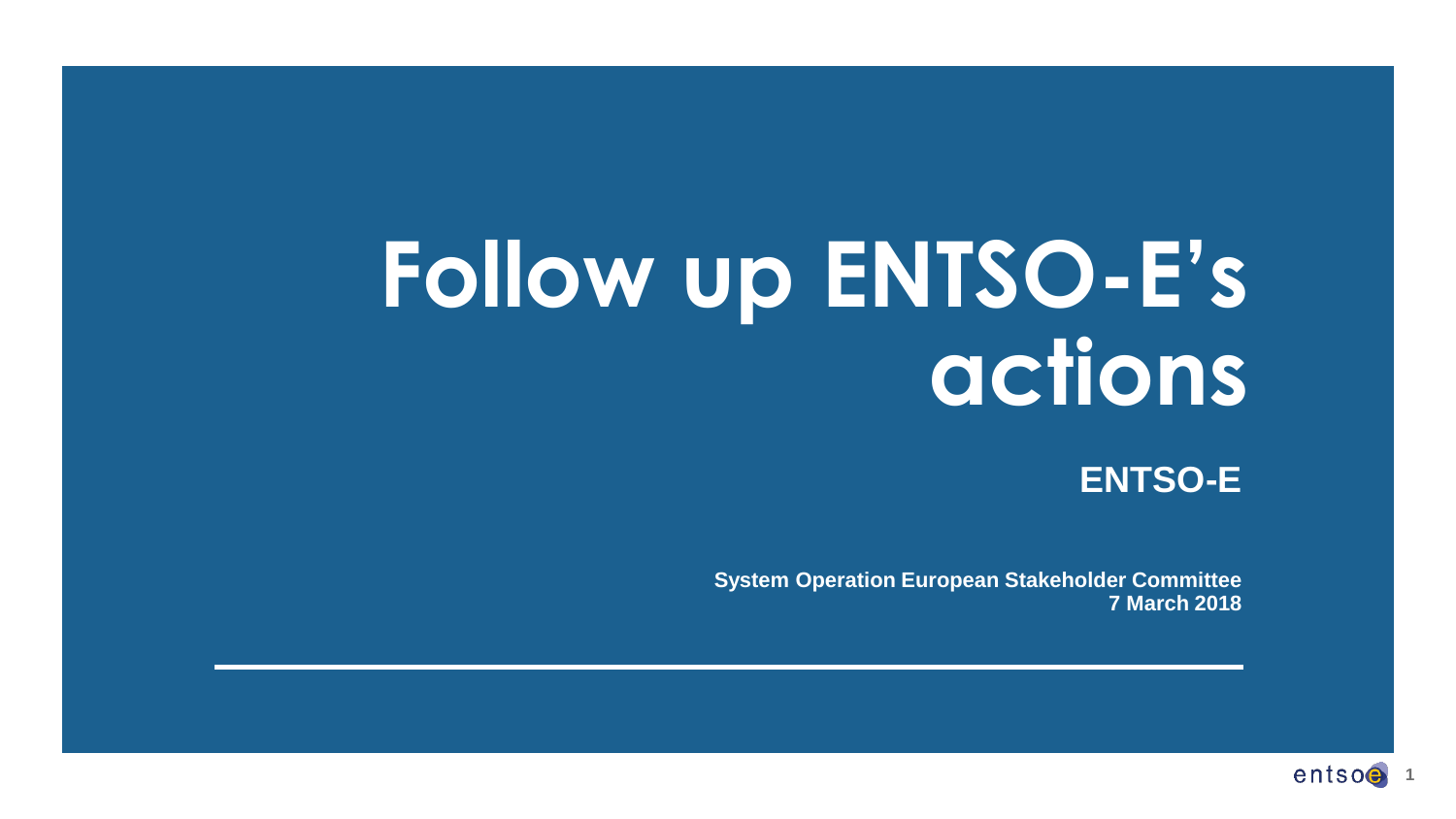| <b>ACTION</b>                                                                                                                                                                                                                                                                                                                                                                                                                         | <b>ANSWER</b>                                                                                                                                                  | <b>STATUS</b> |
|---------------------------------------------------------------------------------------------------------------------------------------------------------------------------------------------------------------------------------------------------------------------------------------------------------------------------------------------------------------------------------------------------------------------------------------|----------------------------------------------------------------------------------------------------------------------------------------------------------------|---------------|
| 1. ENTSO-E will provide any further updates<br>from the HLIMG SO ESC meeting in March,<br>especially with regard to the data provision<br>agreement.                                                                                                                                                                                                                                                                                  | Update will be provided                                                                                                                                        | Closed        |
| 2. KORRR: Stakeholders are invited to<br>contact ENTSO-E in case they want to have<br>a follow-up conversation on how their<br>comments to the KORRR consultation are<br>being considered by ENTSO-E. ENTSO-E will<br>explore the possibility to organize another<br>stakeholder engagement activity on the<br>KORRR methodology in case it appears<br>that there are still a lot of common<br>concerns between various stakeholders. | During February, ENTSO-E has<br>contacted different stakeholders that<br>have provided comments at public<br>consultation to discuss further their<br>comments | Closed        |

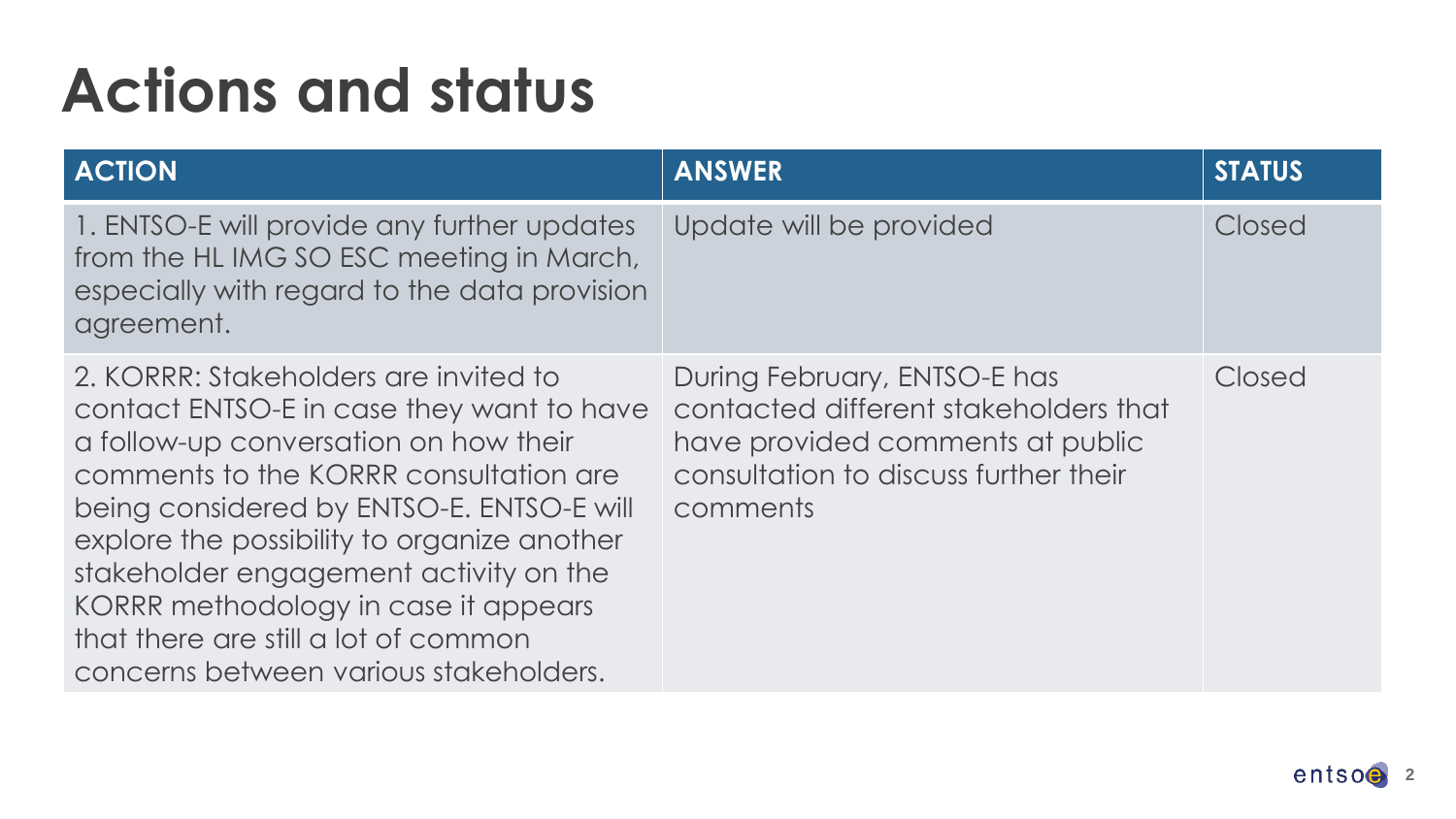| <b>ACTION</b>                                                                                                                                                                                                                                        | <b>ANSWER</b>                                                                                                                                                                                                                                                                  | <b>STATUS</b> |
|------------------------------------------------------------------------------------------------------------------------------------------------------------------------------------------------------------------------------------------------------|--------------------------------------------------------------------------------------------------------------------------------------------------------------------------------------------------------------------------------------------------------------------------------|---------------|
| 3. At the next SO ESC, ENTSO-E will provide<br>an update regarding the final draft version<br>of the KORRR methodology before<br>submission to NRAs in March 2018.                                                                                   | Update provided under topic 2                                                                                                                                                                                                                                                  | Closed        |
| 4. CGMMv3: ENTSO-E will provide<br>information on who has submitted<br>comments to the consultation and if the<br>input received is sufficient for the purpose,<br>through an email to be circulated to SO<br>ESC members to inform them about this. | The response to public consultation<br>comments, including who has<br>provided the comments will be<br>published together with the proposal.<br>The drafting team has given no<br>indication that it views the input as<br>insufficient for the purpose of the<br>consultation | Closed        |
| 5. CSAM: ENTSO-E plans to provide further<br>information on the upcoming CSAM<br>processes, including the possibility to have<br>a follow-up with stakeholders after the end<br>of the formal consultation, if needed.                               | Will be decided after the initial analysis<br>of the comments received during the<br>consultation                                                                                                                                                                              | Open          |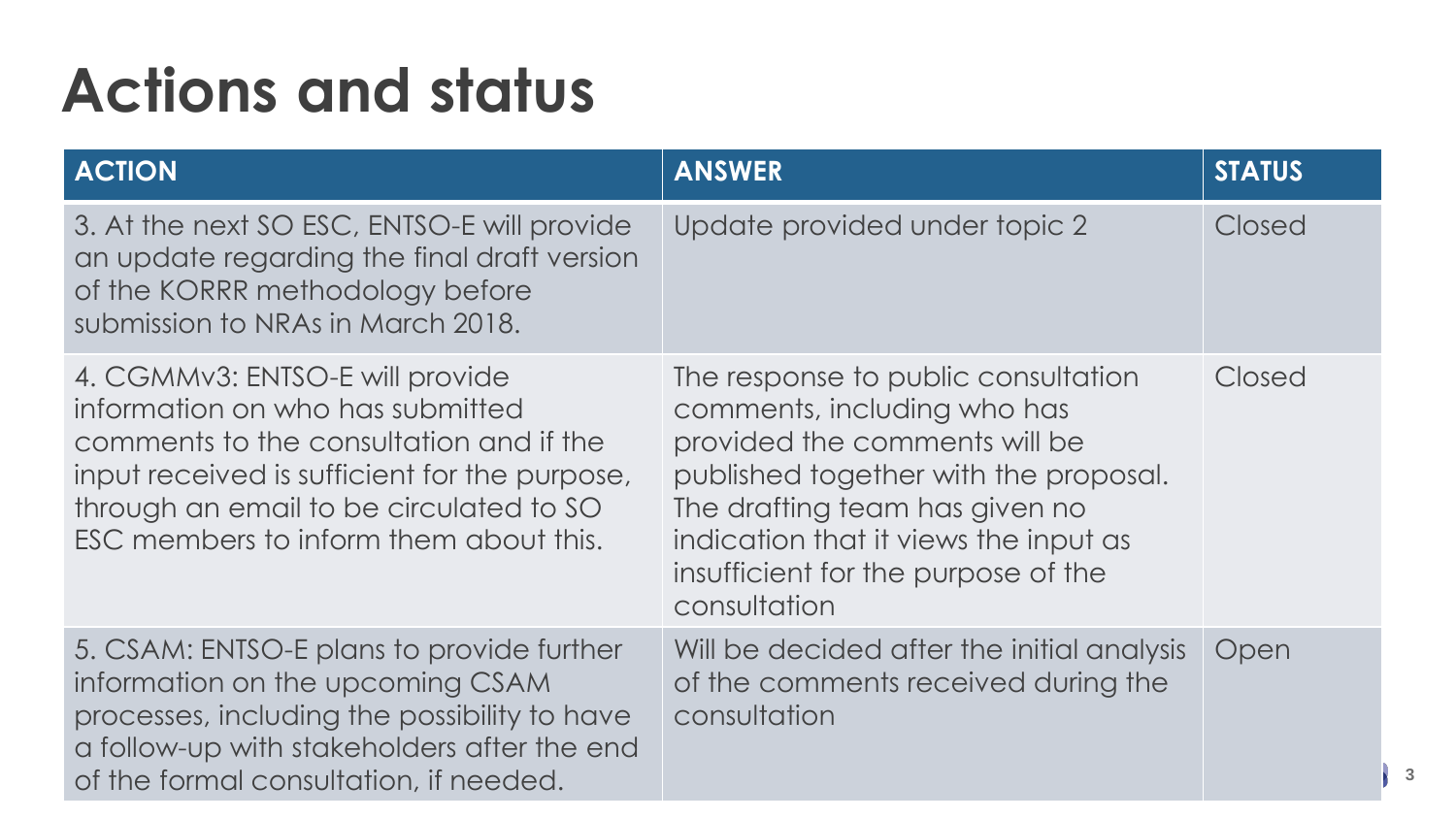| <b>ACTION</b>                                                                                                                                                                                                                                | <b>ANSWER</b>                                                                                                                                                   | <b>STATUS</b> |
|----------------------------------------------------------------------------------------------------------------------------------------------------------------------------------------------------------------------------------------------|-----------------------------------------------------------------------------------------------------------------------------------------------------------------|---------------|
| 6. ENTSO-E will take on board the request<br>for a longer consultation period for the<br>CSAM and for a more detailed stakeholder<br>workshop.                                                                                               | The consultation period was extended<br>to 6 weeks – from 26 February to 6<br>April. The request for details is<br>addressed in preparation for the<br>workshop | Closed        |
| 7. In particular, ENTSO-E should explore<br>possibilities to organize a workshop during<br>the formal consultation period for the<br>CSAM in order to explain to stakeholders<br>how to understand the proposals and<br>clarify details etc. | The workshop will take place on 21<br>March 10:00-18:00 CET                                                                                                     | Closed        |
| 8. ENTSO-E should follow-up with Florentien<br>Benedict with a written response regarding<br>the questions raised for the CSA workshop.                                                                                                      | The response provided and discussed<br>further in a meeting with DSOs on 28<br>February                                                                         | Closed        |

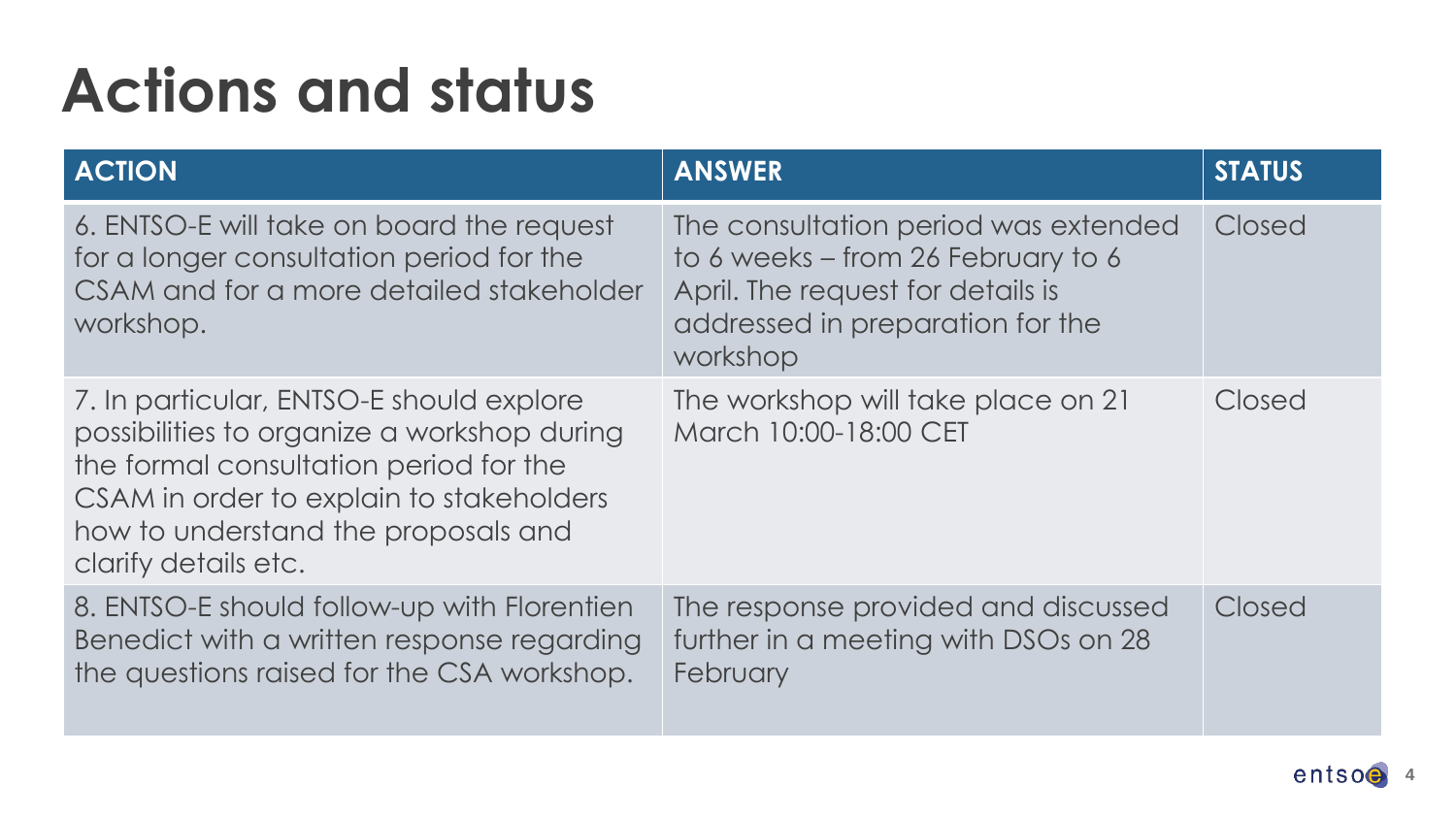| <b>ACTION</b>                                                                                                                                                                                                                             | <b>ANSWER</b>                                                            | <b>STATUS</b> |
|-------------------------------------------------------------------------------------------------------------------------------------------------------------------------------------------------------------------------------------------|--------------------------------------------------------------------------|---------------|
| 9. ENTSO-E should provide a supporting<br>document along with the consultation<br>documents, including explanations about<br>why certain decisions were taken and an<br>overview on the parameters which have<br>been taken into account. | A supporting document is always<br>provided together with the proposals. | Closed        |
| 10. Forward planning in 2018: The timeline<br>for the inertia-related stakeholder activities<br>should reflect a workshop which is planned<br>for May 2018 as part of the ENTSO-E<br>roadmap on developing inertia studies.               | Workshop included in the timeline.                                       | Closed        |

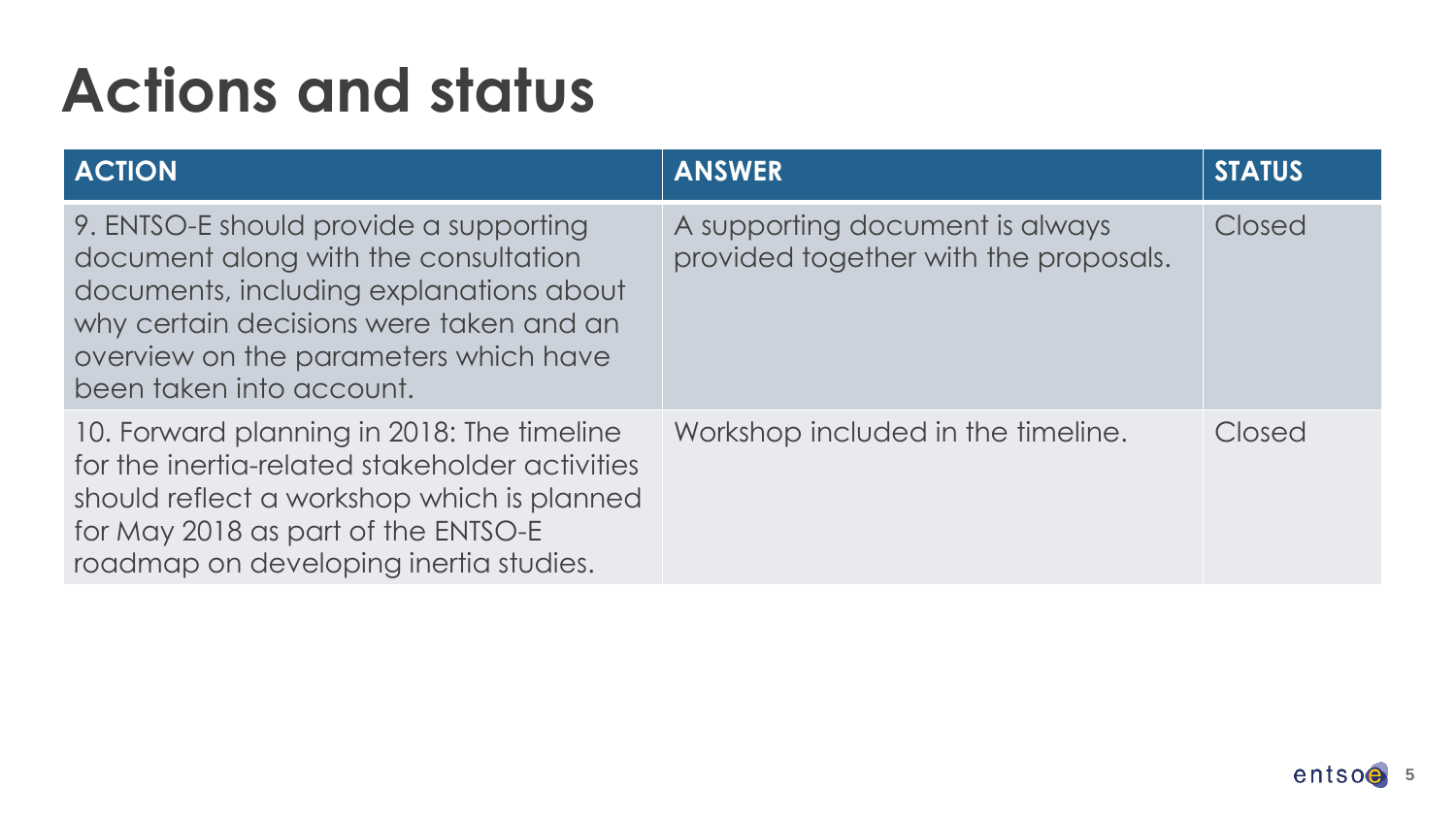| <b>ACTION</b>                                                                                                                                                                                                                                                                        | <b>ANSWER</b>                                                                                                         | <b>STATUS</b> |
|--------------------------------------------------------------------------------------------------------------------------------------------------------------------------------------------------------------------------------------------------------------------------------------|-----------------------------------------------------------------------------------------------------------------------|---------------|
| 11. CBA FCR: ENTSO-E will assess the<br>possibilities on whether the consultation<br>deadline can be extended or if the<br>workshop planned for 5 Feb 2018 could be<br>moved earlier and to inform SO ESC<br>members of its decision as soon as possible,<br>and update the website. | The consultation period was extended<br>- 10 January-18 February, the<br>workshop was moved earlier to 15<br>January. | Closed        |
| 12. Q&A Logger: the updated response to<br>the question on references to art. 17<br>GLDPM and CACM and SOGL is noted as<br>acceptable and its status will be updated<br>to green in the tool.                                                                                        |                                                                                                                       | Closed        |

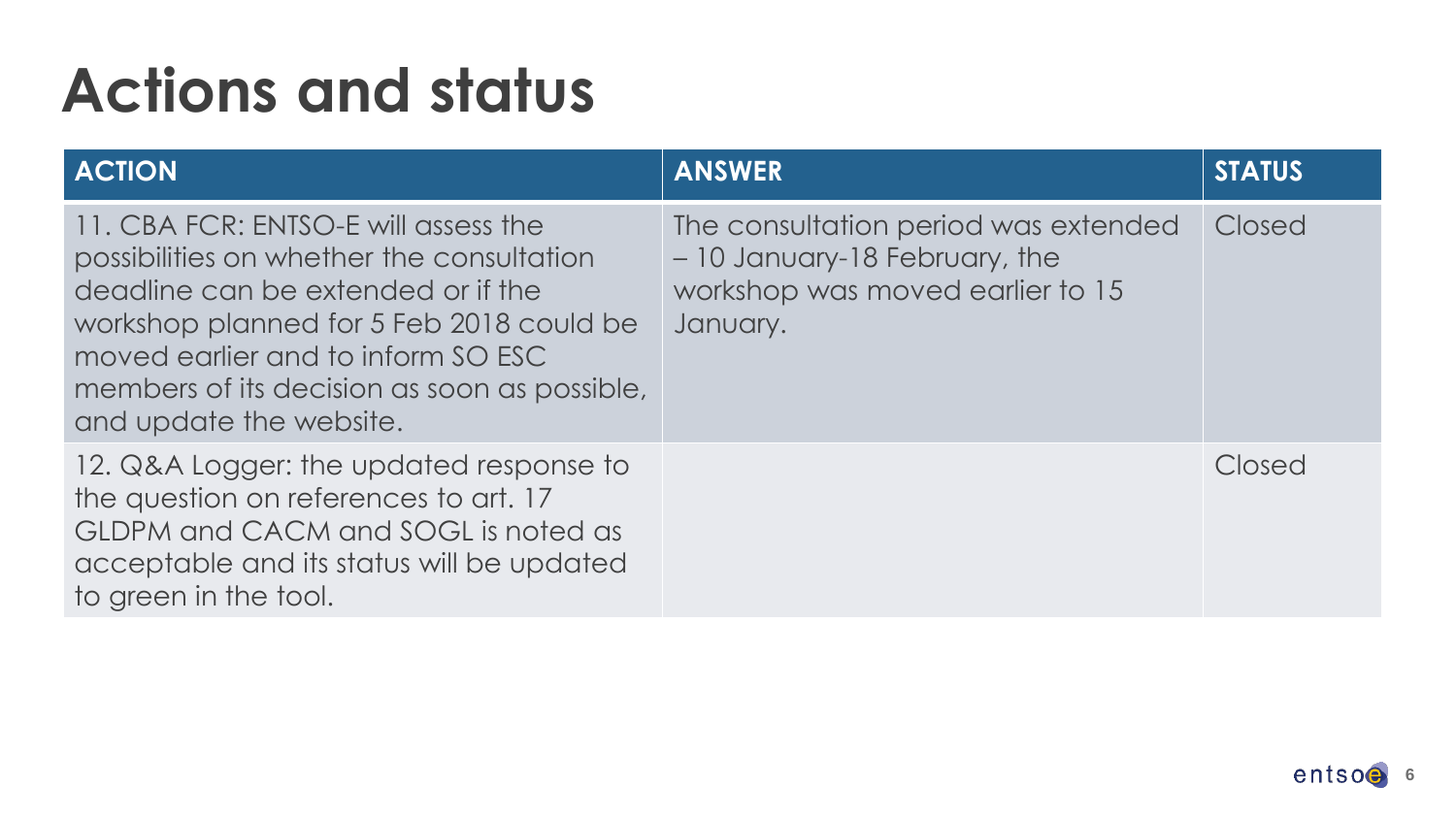| <b>ACTION</b>                                                                                                                                                                                                                                                                                                                                                                                                                                                                                                              | <b>ANSWER</b>                                                                                                                                                                 | <b>STATUS</b> |
|----------------------------------------------------------------------------------------------------------------------------------------------------------------------------------------------------------------------------------------------------------------------------------------------------------------------------------------------------------------------------------------------------------------------------------------------------------------------------------------------------------------------------|-------------------------------------------------------------------------------------------------------------------------------------------------------------------------------|---------------|
| 13. KORRR: EC will be looking at the legal<br>perspective to provide a legal interpretation<br>regarding the question on the definition &<br>interpretation of "existing/new SGUs" and<br>how they should comply with the respective<br>requirements across the CNC and the SOGL.<br>The question remains open in the Q&A logger<br>(yellow status) and stakeholders are invited to<br>submit further inputs, if they wish, in response<br>to the question; the contributions received will<br>be added to the Q&A logger. |                                                                                                                                                                               | Open          |
| 14. ENTSO-E will take into account stakeholder<br>feedback and proposals in the upcoming<br>update on its stakeholder consultation<br>process and the document in early 2018, and<br>will notify stakeholders on how they can<br>contribute further to this process.                                                                                                                                                                                                                                                       | Feedback gathered through the<br>ENTSO-E stakeholder survey in January<br>2018. Further update on the topic will<br>be provided at the Joint SO-GC ESC<br>session on 8 March. | Ongoing       |